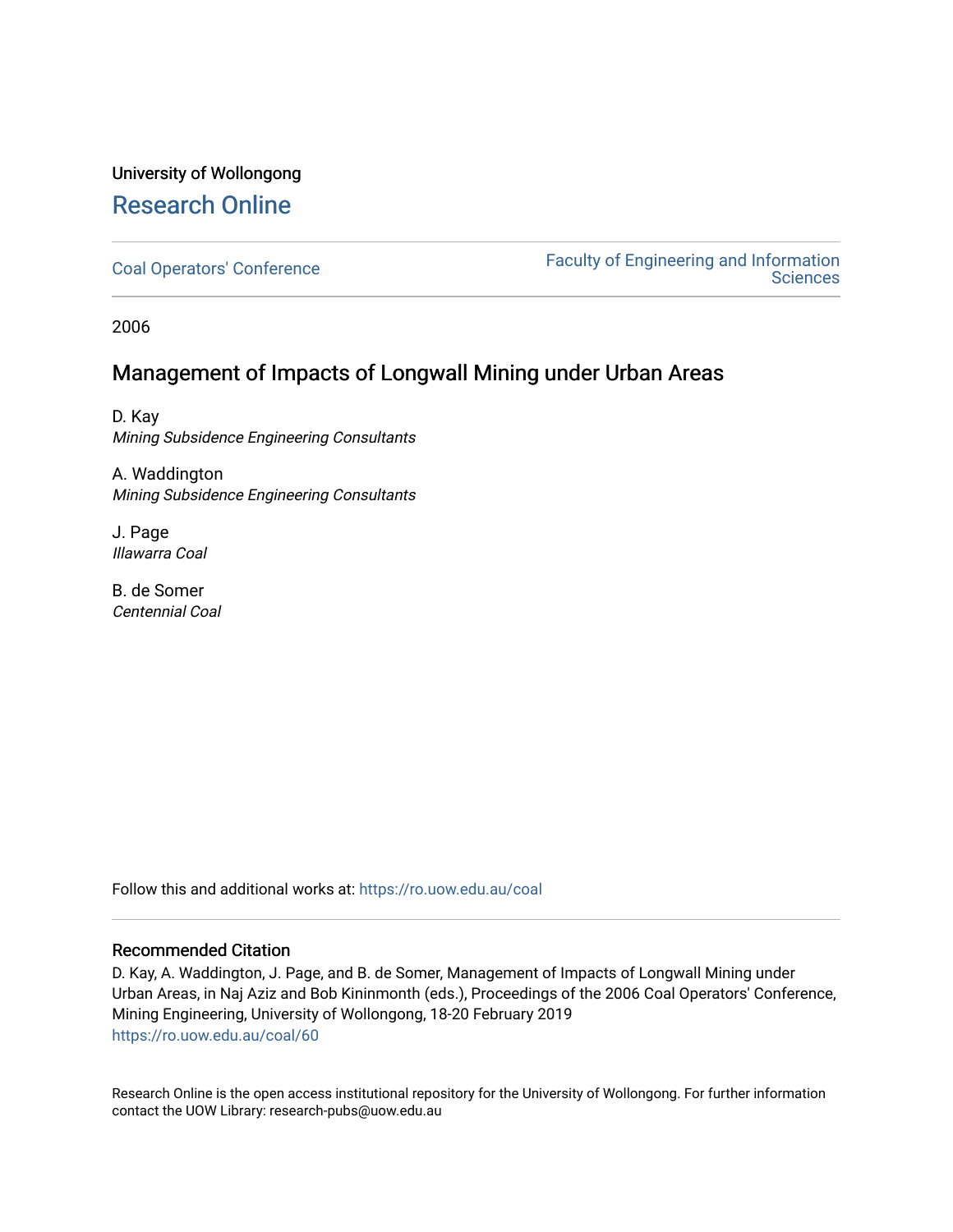# **MANAGEMENT OF IMPACTS OF LONGWALL MINING UNDER URBAN AREAS**

## Daryl Kay**<sup>1</sup>** , Arthur Waddington**<sup>1</sup>** , Joanne Page**<sup>2</sup>** and Ben de Somer**<sup>3</sup>**

*ABSTRACT:* Current and proposed expansions to existing underground coal mines are occurring in closer proximity to and directly beneath urban areas. The density of built infrastructure potentially impacted by longwall mining is substantially increased in urban areas when compared with mining beneath rural areas. Management of the impacts of longwall mining in such areas requires extensive consultation with the affected community, including education and management of communities' expectations regarding what could be expected during and after the mining period.

Approaches undertaken by Tahmoor Colliery to manage the potential impacts of mining under the township of Tahmoor are discussed. A summary of impacts that have occurred as a result of mining the first two longwalls are outlined, which are part of a series of eight longwalls that the Colliery plans to mine beneath this town. The experience gained at Tahmoor illustrates that longwall mining beneath urban areas is sustainable and can be successfully managed to mitigate the impacts on surface developments.

#### **INTRODUCTION**

The main coal seams in the Sydney Basin are deepest at Sydney and are close to the surface in the Newcastle, Southern and Western Coalfields, where the coal can be extracted at relatively shallow depths. However, as coal reserves are extracted, mines are progressively expanding to extract coal from deeper underground. This expansion is generally directed towards Sydney.

Sydney's population is steadily growing. It is estimated that another 1.1 million people will be living in Sydney by 2031 (Department of Planning, 2005). While the State government is trying to accommodate a large proportion of these people through urban renewal and consolidation, approximately 350,000 new dwellings are proposed for the south-west and north-west of Sydney, and the Gosford/Wyong area. Some of these areas lie within proclaimed Mine Subsidence Districts.

The above trends lead to an apparent convergence of the needs of resource recovery and urban development. Proposals for new or expanded coal mines understandably raise concern and resistance within potentially affected communities; while on the other hand, developers experience caution and resistance when they propose to construct developments above untapped coal resources.

However, in reality it is feasible for underground coal mining and urban development to co-exist, particularly when mine subsidence movements are small enough that surface features remain safe, serviceable and repairable.

The challenges presented by mining under urban areas are described. Reference is made to the approach undertaken by Tahmoor Colliery to manage the potential impacts and associated risks of mining under the township of Tahmoor in the Southern Coalfield. It also includes a summary of impacts that have occurred as a result of mining the first two longwalls, which are part of a series of eight longwalls that the Colliery plans to mine beneath this town.

#### **MINE SUBSIDENCE**

Subsidence occurs as a result of underground coal extraction by longwall mining or other mining techniques. In longwall mining, a rectangular panel of coal is totally removed by longwall shearing machinery, which travels back and forth across the coalface. As the longwall steps forward, the rocks immediately above the coal seam fall

 $\overline{a}$ 

*<sup>1</sup> Mine Subsidence Engineering Consultants* 

*<sup>2</sup> Illawarra Coal* 

*<sup>3</sup> Centennial Coal*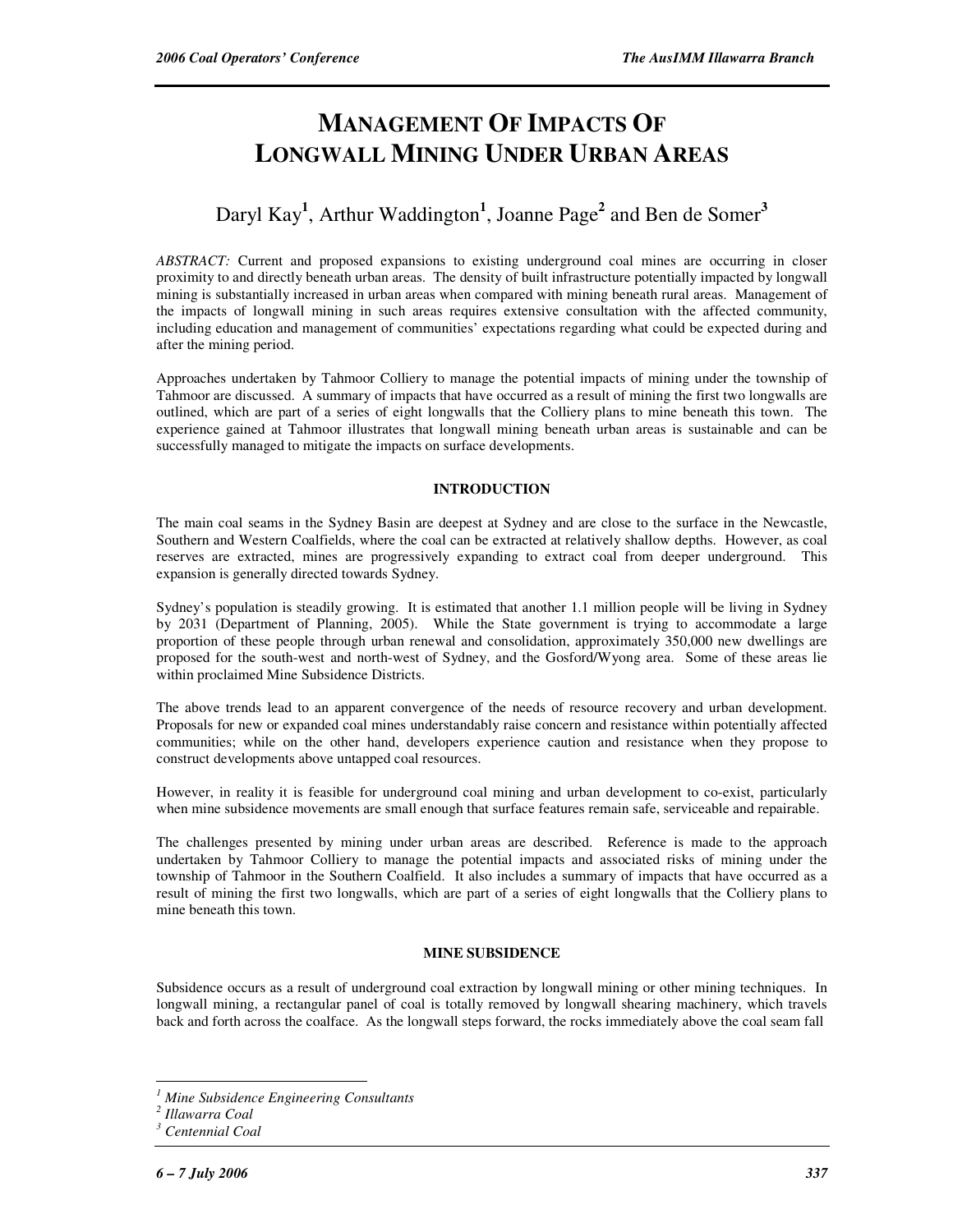behind it to fill the void left by the extracted coal. The mechanism progresses upwards through the layers of rock as they fall or sag into the void, resulting in subsidence at the surface.

Subsidence usually refers to vertical displacement of a point. The amount of subsidence that occurs at each point on the surface varies across the area, with greatest subsidence occurring towards the centre of the longwall, and progressively smaller amounts of subsidence beyond the edge of the longwall. The subsided area is similar in shape to a rectangular bowl.

Given that the amount of subsidence varies between points on the surface, differential movements occur as a result of subsidence in a number of ways. The first kind of differential movement is ground tilt, which is defined as the change in slope of the ground. The second kind of differential movement is ground curvature, which is defined as the rate of change in tilt and is expressed in terms of hogging curvature or sagging curvature. The third kind of differential movement is ground strain, which is defined as the rate change in horizontal movement between two points. In areas where hogging curvature occurs, the ground strains are typically tensile at the surface and the ground expands. In areas where sagging curvature occurs, the ground strains are typically compressive at the surface and the ground is compressed.

#### **CHALLENGES PRESENTED BY MINING UNDER URBAN AREAS**

Mining under urban areas presents many challenges that must be considered when assessing potential impacts.

• *High density of surface features*

There are a high proportion of covered areas in urban environments, particularly in high density developments such as flats or units. In addition to the areas covered by building structures, a survey of 120 properties by MSEC at Tahmoor and Thirlmere revealed that only one property did not have an external pavement of some kind. In relation to publicly owned land, a large amount is covered by sealed roads. The high density of surface features in urban environments increases the chances of adverse impacts occurring, when compared to rural areas.

• *Great variety of services infrastructure*

Urban areas are serviced by power and communications systems, potable water networks, sewerage systems, and gas reticulation pipework. Additionally, there are also many transport systems such as rail networks, local roads, footpaths, bridges and culverts. There is great inter-dependence between services. For example, if the electrical network is compromised, sewage pumping stations can lose power, which could then lead to other adverse impacts.

• *More people are potentially affected*

This presents many challenges for the mining industry. These are discussed in more detail later in this paper.

• *Large number of public amenities*

Public amenities provide great support to urban communities. Amenities include schools, churches, shops and shopping centres, child care centres, health services and sporting fields.

• *Large number of business and commercial establishments*

There are many business and commercial establishments within urban areas. Mining companies are exposed to any consequential losses associated with subsidence impacts.

• *Urban areas are dynamic and continually changing*

Studies by Australian Bureau of Statistics indicate that the Wollondilly's population grew at a rate of 2.1 % per annum between 1991 and 2001 (WSC, 2006). A study by MSEC on the net rate of growth of houses in Tahmoor indicated that approximately 2 to 3 additional houses are being constructed in Tahmoor per month. The population growth and development of rural areas is substantially less.

• *Structures are in various condition*s

Urban areas contain dwellings of many ages. Some dwellings are listed as items of heritage significance, while others may be only recently constructed. The existing condition of some older structures may not meet current Australian Standards, before mining occurs. Furthermore, some structures have been built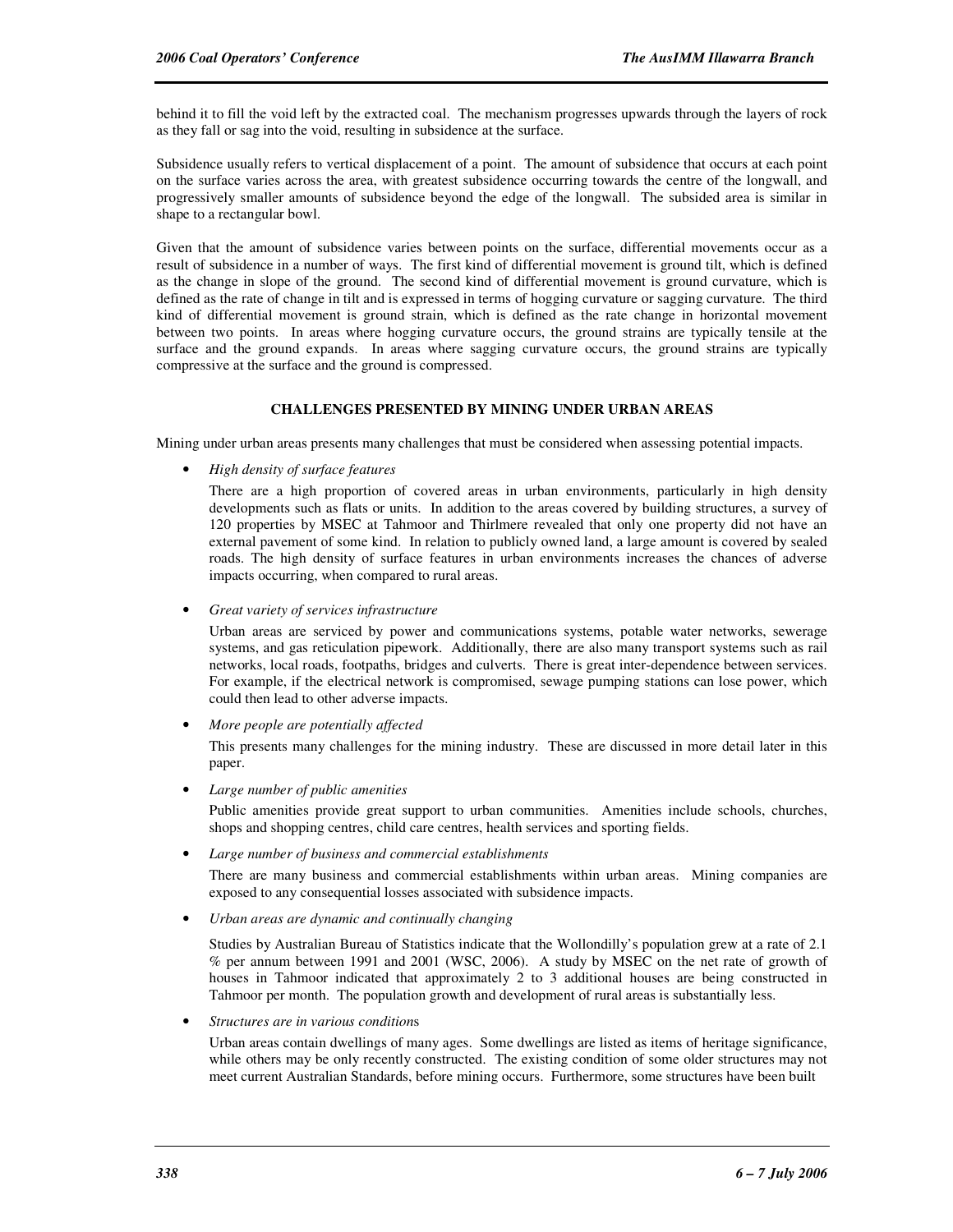prior to the proclamation of Mine Subsidence Districts and have not, therefore, been designed to accommodate mine subsidence movements.

• *Impacts are more easily observe*d

Given the high density of surface features and the number of people who live and work in urban areas potentially affected by mine subsidence, there are more opportunities to observe any impacts that might occur. In a rural environment, for example, there is a good chance that a crack in the ground will not be noticed. However, in an urban environment, these movements may result in adverse impacts, which can be observed and reported by many people.

#### **CASE STUDY ON MINING UNDER TAHMOOR**

Tahmoor is located approximately 100 kilometres south-west of Sydney, within the Southern Coalfield. The town was first settled in 1820's, initially to house travellers traversing the 'great south road' (Stonequarry, 2005). The town is now the largest in the Wollondilly Shire, with a population greater than 4000 people (ABS, 2001). There are over 1500 dwellings in Tahmoor (ABS, 2001), and approximately 2000 sheds and other small structures. Tahmoor lies within the Bargo Mine Subsidence District, which was proclaimed in 1975.

The town is located on the former Hume Highway and was once part of the main vehicular transport route between Sydney and Melbourne. The Main Southern Railway between Sydney and Melbourne passes through Tahmoor, carrying passengers and freight at approximately half hour intervals.

The town includes two shopping centres, which are joined by a small commercial district. A turkey processing plant is also located at Tahmoor.

Tahmoor Colliery commenced operations in 1979 and holds mining leases that include Tahmoor and some parts of neighbouring Thirlmere and Picton. The mine employs approximately 400 people.

Tahmoor Colliery has previously mined under many houses and other structures. It commenced mining under the urban area of Tahmoor in early 2005 with Longwall 22. It is currently mining Longwall 23 and a further six longwalls are planned to extract coal beneath the extent of the urban area. The extracted coal seam is approximately 400 to 500 metres beneath the surface, with subsidence expected to reach a maximum of 750 mm after the extraction of Longwall 23.



**Fig. 1 - Location of Tahmoor and previous and future mining**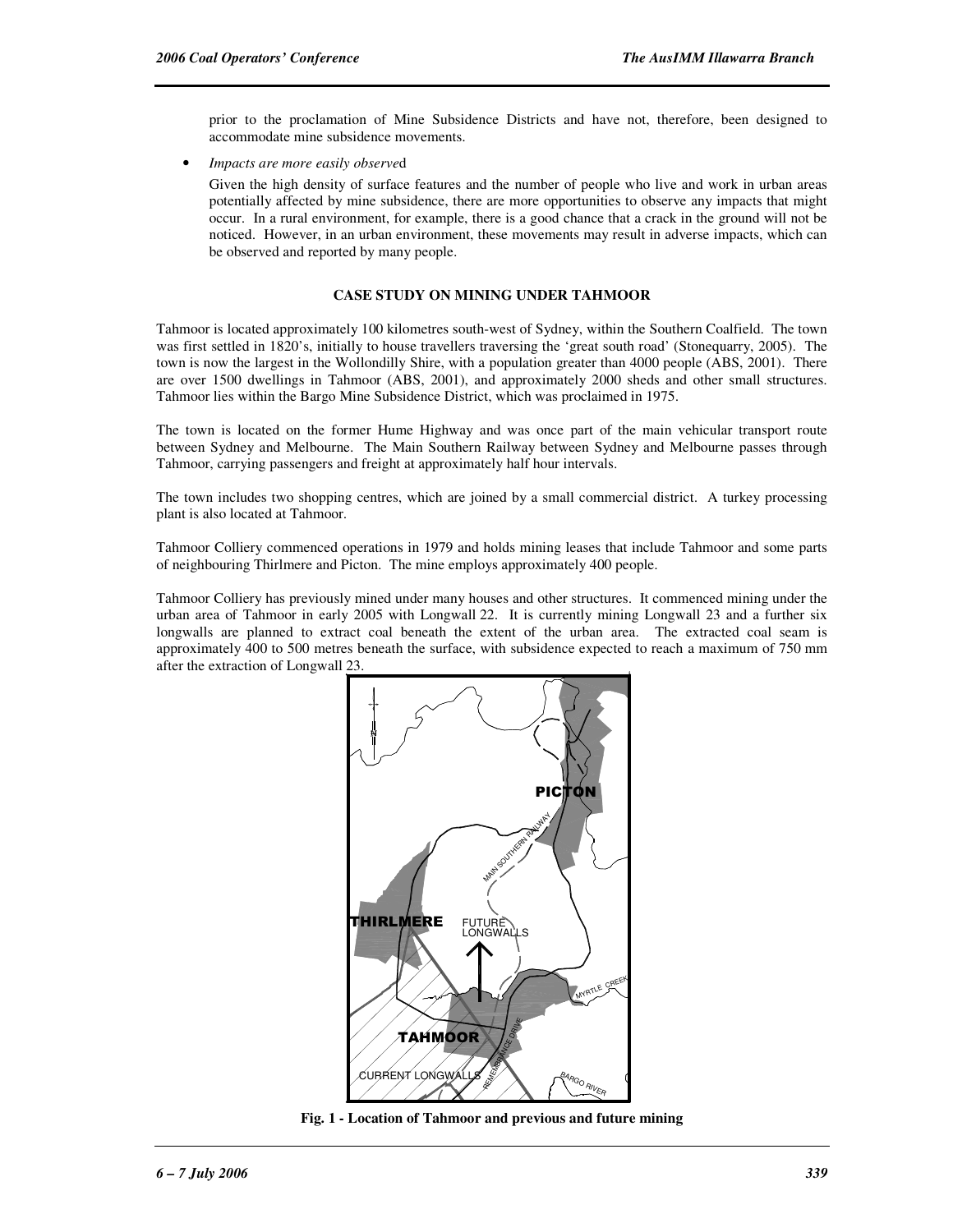#### **METHODS EMPLOYED TO MANAGE IMPACTS AND RISKS AT TAHMOOR COLLIERY**

A number of measures are being employed by Tahmoor Colliery to manage the impacts and risks associated with mining under the urban areas.

• *Identification and characterisation all surface features that may potentially be affected*

As part of its assessment, studies of all surface features have been undertaken. This included identification of all houses and other structures, public amenities and commercial and business establishments. Letters are sent to residents requesting them to check on the accuracy of the surveys and advise of any changes.

Information on all services has been collected from infrastructure owners and meetings were held to understand how each service operates.

It is also recognised that Tahmoor is growing in population and size and all information collected only represents a snapshot in time.

• *Assessment of likely impacts*

Greater confidence in predicting likely impacts can be achieved by undertaking detailed impact assessments. This has been a complex task given the density of features above the longwalls. For example, there are over 39 kilometres of sewer pipes in Tahmoor and predictions of subsidence were conducted along every length of sewer in Tahmoor, to determine whether the grades of any lengths of sewer were likely fall below self-cleansing grade.

Impact assessments are then made based on increased subsidence predictions, so that the sensitivity of each surface feature could be understood.

• *Consultation with the community*

The Colliery continues to consult with the community on many levels. It has been found that this consultation has greatly assisted the Colliery in identifying and characterising surface features, understanding how sensitive they might be to mine subsidence, and monitoring and reporting impacts that occur.

• *Identification of potentially unstable structures*

It is difficult to identify potentially unstable structures without entering private properties. Tahmoor Colliery has addressed this risk in two ways. Firstly, it invites residents who live in older homes, particularly those that were constructed prior to the declaration of the Bargo Mine Subsidence District, to an inspection by the Colliery prior to mining. Secondly, it has sent letters asking all residents to advise them of any concerns that they may have in relation to the stability of their structures. Thirdly, the colliery conducts home visits to residents prior to mining, to generally look around the property, take photographs of any potential issues and arrange for additional monitoring during mining, if required.

• *Monitoring ground movements and impacts*

Tahmoor Colliery has installed an extensive network of ground survey marks within the urban area. The design of the network was discussed and developed through consultation with the Department of Primary Industries Minerals, the Tahmoor Colliery Community Consultative Committee, the Mine Subsidence Board and the general public through open days. The ground survey network allows the Colliery to periodically check whether subsidence is developing as predicted and identify any areas where irregular and potentially damaging movements might be occurring. If adverse impacts occur, the survey network allows the Colliery to quantify the subsidence movements and check whether these movements are irregular.

The Colliery also conducts routine visual inspections of surface features for impacts. These are mainly conducted within the 'active subsidence zone', which is over an area that is defined by a distance of 150 metres in front and 450 metres behind the longwall face, within the predicted limit of subsidence. In relation to services infrastructure, the colliery and infrastructure owners have engaged in a number of monitoring programs that are specific to the needs of each type of infrastructure. There are also automated monitoring systems that are already operated by infrastructure owners that can detect whether impacts are occurring.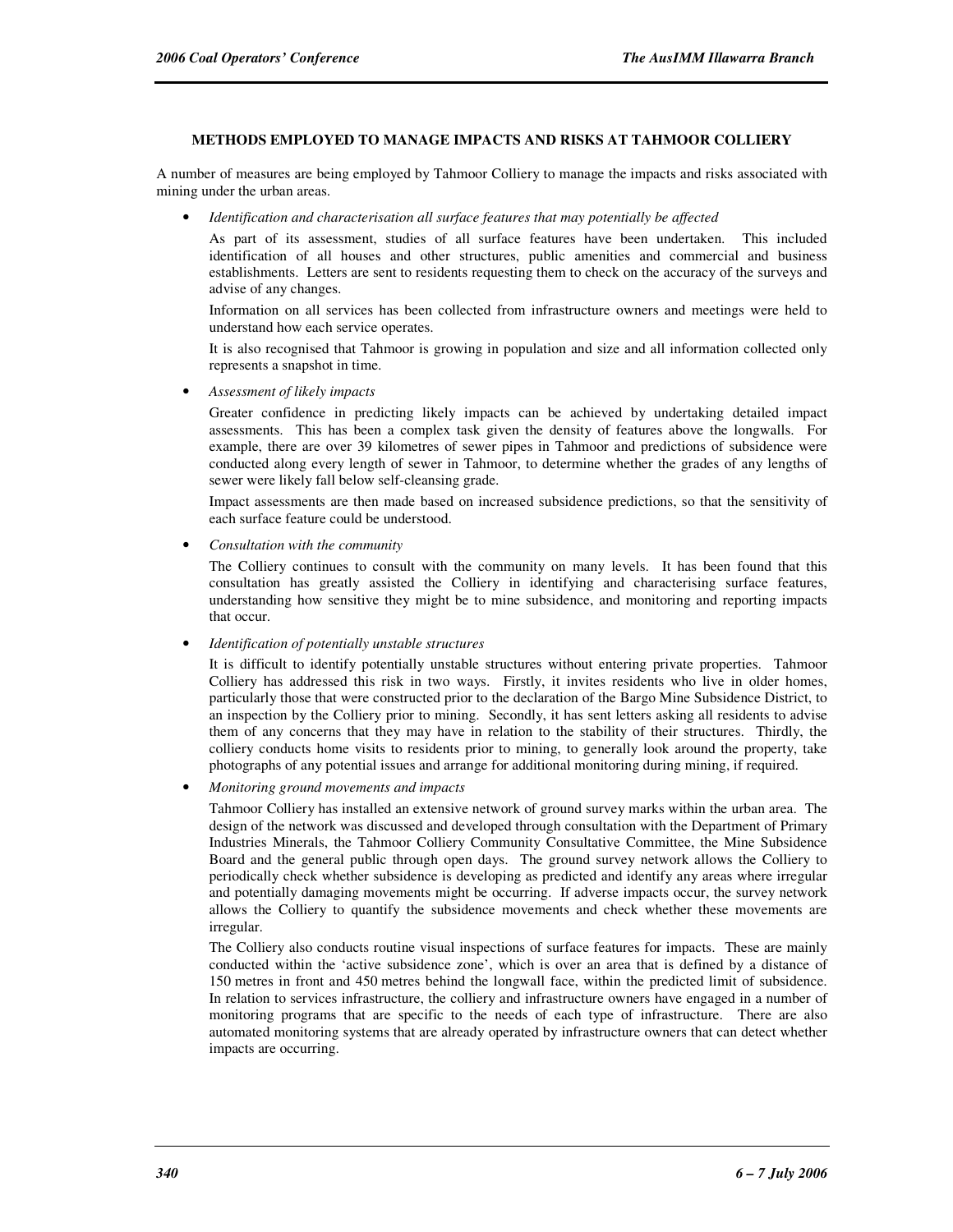• *Risk assessments and management plans*

Risk assessments and management plans have been developed for all surface features that may be potentially affected by mine subsidence. Where possible, the risk assessments and management plans have been produced in consultation with stakeholders, such as infrastructure owners.

• *Close liaison with Mine Subsidence Board*

The Mine Subsidence Board (MSB) is charged with the responsibility of repairing any damage to properties as a result of mine subsidence. The community often reports impacts to the Colliery or the MSB and it is important that the colliery and the MSB maintain a close working relationship so that both parties are knowledgeable on all the impacts that occur during mining.

#### **MANAGING COMMUNITY EXPECTATIONS AT TAHMOOR COLLIERY**

The concept of mining under houses can understandably create fear and concern for some residents, particularly if they have no experience of mine subsidence. Several approaches have been adopted by Tahmoor Colliery to explain to the community how mine subsidence develops, what impacts might occur, and how these impacts will be managed. This is a very time-consuming but important process.

The initial community consultation commenced when the Colliery applied for development consent to mine. A commission of inquiry was undertaken as part of this process. Following approval to mine beneath the town, Tahmoor Colliery continued to develop their mine plans. These plans were discussed with the Tahmoor Colliery Community Consultative Committee (TCCCC), which was set up in accordance with the conditions of development consent. Prior to mining the first longwall beneath Tahmoor, the Colliery increased the level of communication with the community.

The approaches adopted by Tahmoor Colliery are listed below.

• *Undertake conservative predictions and impact assessments*

Tahmoor Colliery and MSEC have adopted a conservative approach to predicting subsidence and assessing impacts. This reduces the likelihood of under-stating the predicted impacts. For example, predictions for each structure have been made by predicting the maximum subsidence, tilt and strain within a 20 metre radius around each structure.

• *Undertake detailed predictions and impact assessments*

By undertaking detailed subsidence predictions, the Colliery is able to provide residents with predictions for their own structures. Individual assessments provide some comfort to concerned residents. This is particularly helpful for residents that live beyond the extent of mining and are expected to experience only small movements.

• *Community Open Days*

A number of advertised open days are held by the Colliery through the year. The Open Days allow members of the community to directly meet Colliery representatives and its consultants. The Mine Subsidence Board is also present on Open Days to answer questions. The information exchanged at Open Days also assist the Colliery, as members of the community sometimes provide information about particular surface features or impacts that the Colliery might not have been aware of.

• *Tahmoor Colliery Community Consultative Committee*

This committee meets at regular (bi-monthly to quarterly) intervals. It allows the Colliery to present information to the committee and receive feedback. The committee is committed to ensuring that the concerns of the community are well understood by the Colliery. Many of the members have been part of the committee for several years, and this allows for informed discussion to take place.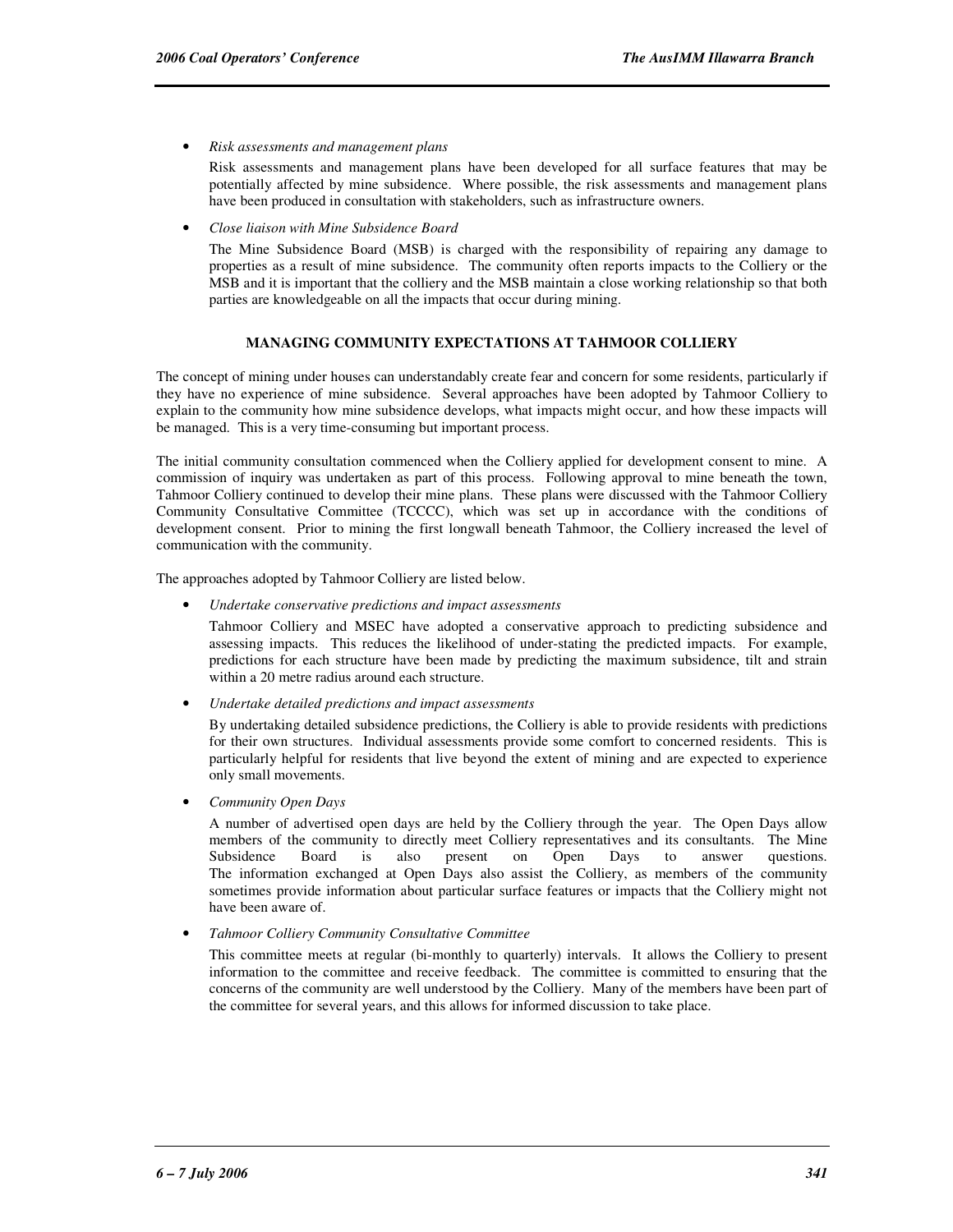#### • *Letters to residents*

The Colliery sends many letters to community advising of imminent longwall mining in their area. These letters invite residents to contact the colliery about any concerns that they might have and to remind them to organise a pre-mining inspection if they wish to do so. Some letters may be specifically targeted to residents if the Colliery wishes to conduct its own inspection of the property, which include all public amenities, old houses and houses that have been assessed at a higher level of risk of impact. Letters are also sent to residents just before the longwalls mine directly beneath their homes. These letters again invite residents to arrange a pre-mining inspection and includes a fridge magnet with key phone numbers in the event of an emergency or impact occurring.

By continuing to engage with residents at each stage of mining, the Colliery is able to find new residents who might not have been aware that mining was taking place.

• *Individual meetings with residents*

Many members of the community prefer to meet with Colliery representatives face to face. The Colliery has held many individual meetings with concerned residents to explain how mine subsidence develops and what the impacts might be. This is a time consuming but rewarding process for residents and the Colliery.

• *Newspaper advertisements*

The Colliery places advertisements in the newspaper from time to time to advise the community at large about recent mining applications.

• *Weekly reporting*

The Colliery provides regular updates on the progress of mining in the area. This is conducted mainly by group email to any member of the community who wishes to be regularly informed. The updates advise the current position of the longwall and what impacts have been observed during the past week.

• *Prompt response to reported impacts*

While this is traditionally the role of the MSB, the Colliery also responds quickly to impacts that are reported by the community. Once an impact is reported, the Colliery also checks neighbouring properties to see whether the incident is localised or part of a larger potential issue.

• *Ongoing monitoring if impacts occur*

Where impacts have been reported, the Colliery offers to continue monitoring the property for further impacts. This offer is in addition to those provided by the Mine Subsidence Board, who also monitors the property as mining continues.

The Mine Subsidence Board also plays a very important role in managing the expectations of the community. The MSB's concerted efforts to quickly respond to residents' concerns, particularly where they relate to emergency repairs to doors, gates or service pipes, have greatly assisted the community in coping with any inconvenience that may have occurred as a result of mine subsidence.

#### **IMPACTS OBSERVED TO DATE AT TAHMOOR COLLIERY**

A comparison between predicted and observed impacts to surface features, following completion of Longwall 23A, is summarised in Table 1. It can be seen that the impacts to surface features have been relatively minor. The predicted and observed impacts to surface features compare reasonably well, with the exception of locations where non-systematic movements have occurred.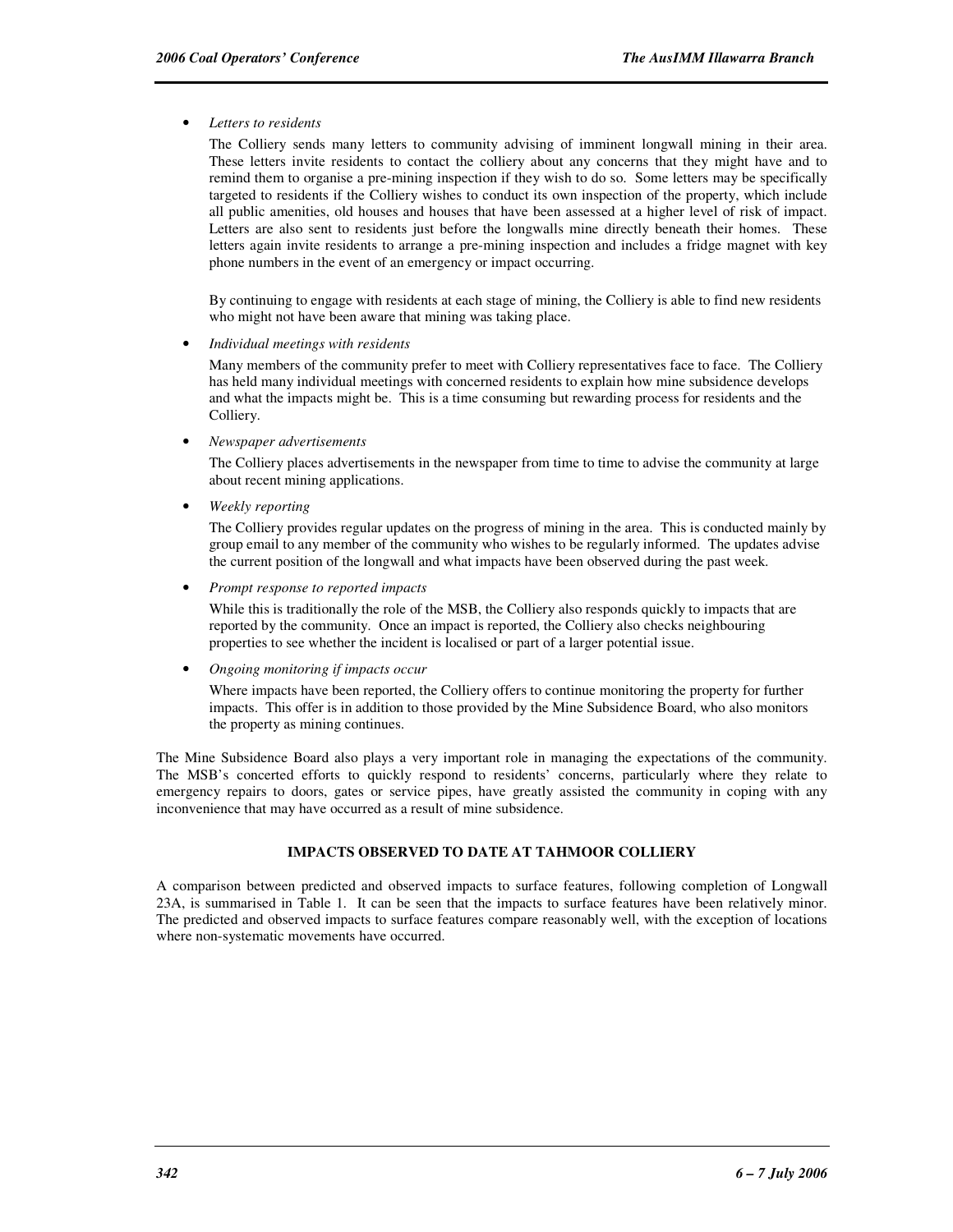| <b>SURFACE FEATURE</b>                                        | PREDICTED IMPACTS                                                                                          | <b>OBSERVED IMPACTS</b>                                                                                                                                                                                 |  |
|---------------------------------------------------------------|------------------------------------------------------------------------------------------------------------|---------------------------------------------------------------------------------------------------------------------------------------------------------------------------------------------------------|--|
| <b>NATURAL FEATURES</b>                                       |                                                                                                            |                                                                                                                                                                                                         |  |
| Myrtle Creek                                                  | Potential cracking in creek bed.<br>Potential surface flow diversion.                                      | No impacts observed.                                                                                                                                                                                    |  |
|                                                               | Potential reduction in water quality<br>during times of low flow.<br>Potential increase in ponding.        |                                                                                                                                                                                                         |  |
| Aquifers or Known Groundwater<br><b>Resources</b>             | See Farmland and Facilities - Wells<br>and Bores                                                           | No impacts observed.                                                                                                                                                                                    |  |
| Natural Vegetation                                            | No impacts anticipated.                                                                                    | No impacts observed.                                                                                                                                                                                    |  |
| <b>PUBLIC UTILITIES</b>                                       |                                                                                                            |                                                                                                                                                                                                         |  |
| Railways                                                      | Ground<br>movements<br>unlikely<br>to<br>impact operation of railway.                                      | No impacts observed. Track was<br>de-stressed as a precaution.                                                                                                                                          |  |
| Roads (All Types)                                             | Minor cracking and buckling may<br>occur in isolated locations.                                            | observed<br>Impacts<br>on<br>road<br>pavements in 3 locations. Impacts<br>observed on concrete kerbs and<br>gutters in 8 locations.<br>Impacts<br>have been minor and include<br>cracking and buckling. |  |
| <b>Water Pipelines</b>                                        | Minor<br>impact<br>pipelines,<br>to<br>particularly older cast iron pipes with<br>lead joints.             | Two<br>observed<br>leakages<br>at<br>connection to consumer lines<br>during LW<br>22.<br>Observed<br>frequency of incidences similar to<br>those in areas not affected by mine<br>subsidence.           |  |
| <b>Gas Pipelines</b>                                          | Ground<br>movements<br>unlikely<br>to<br>adversely impact pipelines.                                       | No impacts observed.                                                                                                                                                                                    |  |
| Sewerage Pipelines                                            | Mining induced tilt may reduce<br>gradient of some pipes to less than<br>that required for self-cleansing. | Changes in tilt have occurred<br>within predicted range. Observed<br>frequency of incidences similar to<br>those in areas not affected by mine<br>subsidence.                                           |  |
| Electricity Transmission Lines or<br><b>Associated Plants</b> | Ground<br>unlikely<br>movements<br>to<br>adversely<br>electrical<br>impact<br>infrastructure.              | One local feed line was loosened.                                                                                                                                                                       |  |
| Telecommunication<br>Lines<br>or<br><b>Associated Plants</b>  | Ground movements unlikely to<br>adversely impact telecommunications<br>infrastructure.                     | Air leaks observed in old lead<br>cables in one location during LW<br>22 and two locations during LW<br>23A.                                                                                            |  |
| <b>PUBLIC AMENITIES</b>                                       | Negligible impacts predicted for all<br>public amenities.                                                  | Category 0 (hairline) crack to<br>plasterboard ceiling of a child care<br>centre.                                                                                                                       |  |

### **Table 1 - Summary of Predicted and Observed Impacts**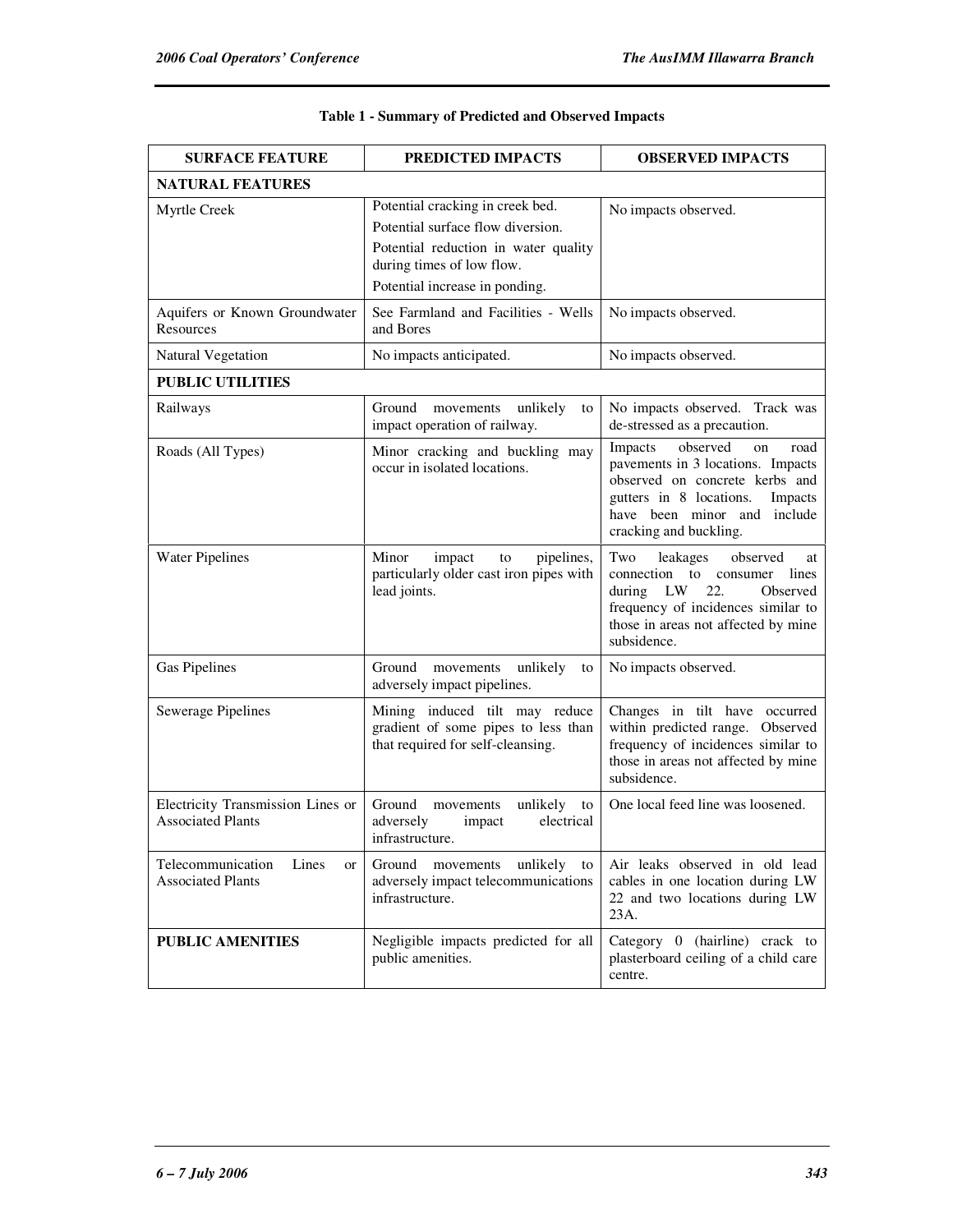| <b>SURFACE FEATURE</b>                                                                                                                                  | PREDICTED IMPACTS                                                                                                                                                                                                                                                                                                                                                                        | <b>OBSERVED IMPACTS</b>                                                                                                                                                                                                                                                                                                                                                                                                                                                                                 |  |
|---------------------------------------------------------------------------------------------------------------------------------------------------------|------------------------------------------------------------------------------------------------------------------------------------------------------------------------------------------------------------------------------------------------------------------------------------------------------------------------------------------------------------------------------------------|---------------------------------------------------------------------------------------------------------------------------------------------------------------------------------------------------------------------------------------------------------------------------------------------------------------------------------------------------------------------------------------------------------------------------------------------------------------------------------------------------------|--|
| <b>FARMLAND AND FACILITIES</b>                                                                                                                          |                                                                                                                                                                                                                                                                                                                                                                                          |                                                                                                                                                                                                                                                                                                                                                                                                                                                                                                         |  |
| Farm Buildings or Sheds                                                                                                                                 | Negligible impacts predicted for all<br>farm buildings and sheds.                                                                                                                                                                                                                                                                                                                        | No impacts observed.                                                                                                                                                                                                                                                                                                                                                                                                                                                                                    |  |
| Fences                                                                                                                                                  | No<br>impact<br>assessment<br>was<br>provided.                                                                                                                                                                                                                                                                                                                                           | Impacts to fences or gates observed<br>on 17 properties (1 rural, 16 urban).                                                                                                                                                                                                                                                                                                                                                                                                                            |  |
| Farm Dams                                                                                                                                               | Potential cracking and leakage.<br>Ground movements unlikely to<br>result in overflowing or reduction<br>in dam capacity.                                                                                                                                                                                                                                                                | No impacts observed.                                                                                                                                                                                                                                                                                                                                                                                                                                                                                    |  |
| <b>Wells or Bores</b>                                                                                                                                   | Potential differential<br>horizontal<br>movements.                                                                                                                                                                                                                                                                                                                                       | No impacts observed.                                                                                                                                                                                                                                                                                                                                                                                                                                                                                    |  |
| INDUSTRIAL, COMMERCIAL<br><b>&amp; BUSINESS</b><br><b>ESTABLISHMENTS</b>                                                                                | Negligible impacts predicted for all<br>and<br>commercial<br>business<br>establishments.                                                                                                                                                                                                                                                                                                 | No impacts observed.                                                                                                                                                                                                                                                                                                                                                                                                                                                                                    |  |
| PERMANENT SURVEY<br><b>CONTROL MARKS</b>                                                                                                                | Ground movement predicted at<br>identified survey marks.                                                                                                                                                                                                                                                                                                                                 | Ground movement occurred.                                                                                                                                                                                                                                                                                                                                                                                                                                                                               |  |
| <b>RESIDENTIAL</b><br><b>ESTABLISHMENTS</b>                                                                                                             |                                                                                                                                                                                                                                                                                                                                                                                          |                                                                                                                                                                                                                                                                                                                                                                                                                                                                                                         |  |
| Houses                                                                                                                                                  | Tilt Impact Category B for 8<br>houses due to systematic mine<br>subsidence movements.<br>Strain Impact Category 1 for 152<br>houses and Category 2 for 2<br>houses due to systematic mine<br>subsidence movements.<br>Potential<br>for<br>non-systematic<br>movement to occur.<br>All structures expected to remain<br>safe, serviceable and repairable<br>during and following mining. | Some impacts observed for 33<br>houses, although most are negligible<br>to very slight (sticky doors, minor<br>cracks to internal finishes)<br>2 houses require adjustment to some<br>roof gutters (Tilt Impact Cat B).<br>2 houses with Category 1 crack,<br>4 houses with Category 2 crack, and<br>3 houses with Category 3 crack.<br>Houses with greater impacts had<br>experienced non-systematic mvmts.<br>All structures were safe, serviceable<br>and repairable during and following<br>mining. |  |
| Retirement or Aged Care Villages                                                                                                                        | Negligible impacts predicted for<br>Macquarie<br>Grove<br>Retirement<br>Village.                                                                                                                                                                                                                                                                                                         | No impacts observed.                                                                                                                                                                                                                                                                                                                                                                                                                                                                                    |  |
| Associated<br>Structures<br>such<br>as<br>Workshops, Garages, On-Site Waste<br>Water Systems, Water or Gas<br>Tanks, Swimming Pools or Tennis<br>Courts | Potential<br>impact<br>pipes<br>to<br>connected<br>to in-ground<br>septic<br>tanks.<br>Negligible impacts predicted for<br>non-residential<br>domestic<br>structures, including<br>swimming<br>pools and tanks.                                                                                                                                                                          | No impacts observed to in-ground<br>septic tanks or other tanks.<br>Tilt impact observed at 1 pool.<br>Tilt impact observed at 1 clothesline.<br>Crack to 1 masonry retaining wall.                                                                                                                                                                                                                                                                                                                     |  |
| <b>External Residential Pavements</b>                                                                                                                   | No<br>impact<br>assessment<br>was<br>provided.                                                                                                                                                                                                                                                                                                                                           | Impacts to pavements observed on 16<br>urban properties.                                                                                                                                                                                                                                                                                                                                                                                                                                                |  |

#### **Table 1 - Summary of Predicted and Observed Impacts (continued)**

A total of 547 houses and public amenities are located within the predicted limit of subsidence for Longwalls 22 and 23A. It was predicted that 154 houses might experience impacts. Impacts have been observed for 33 houses and one public amenity at this stage. This represents a ratio of 6 %. All houses have remained safe, serviceable and repairable throughout the mining period.